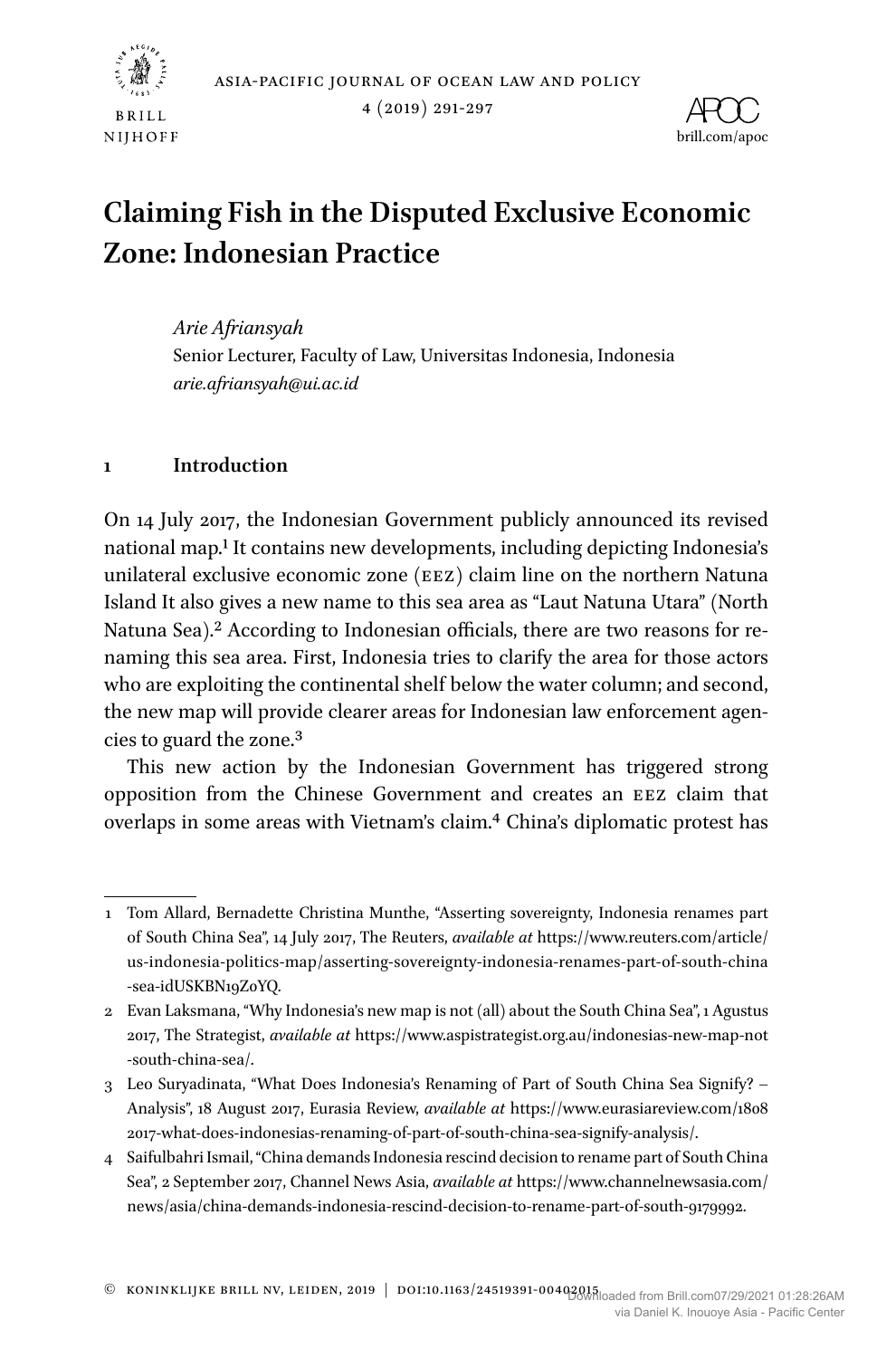been resolved between diplomats of Indonesia and China[.5](#page-1-0) However, tension between Indonesia and Vietnam over the disputed EEZ area has increased.

Prior to the announcement of the new map, the Indonesian Ministry of Ocean and Fishery Affairs enacted a ministerial regulation on the Indonesian Area of Fishery Management/afm (*Wilayah Pengelolaan Perikanan*). The Minister's Regulation Number 18 Year 2014 divides Indonesian maritime areas  $(including the Indonesia EEZ) into 11 AFMs<sup>6</sup> AFM 711 includes the sea around$  $(including the Indonesia EEZ) into 11 AFMs<sup>6</sup> AFM 711 includes the sea around$  $(including the Indonesia EEZ) into 11 AFMs<sup>6</sup> AFM 711 includes the sea around$ Karimata Strait, Natuna Sea and some of the South China Sea. Despite the absence of definitive agreed maritime delimitation at the northern part of Natuna Island, afm 711 reveals a unilateral claim of a maximum eez measured from the Natuna Island as seen on the chart below.[7](#page-1-2)

Vietnam asserted that the eez delimitation should be the same as the continental shelf delimitation that was agreed between the two countries on 26 June 2003.[8](#page-1-3) However, in accordance with unclos 1982, the regime of the eez and the continental shelf are distinct, therefore, they maybe delimited differently.<sup>9</sup> This is the Indonesian position in regards to its claim of the  $E$ EZ area in the northern part of Natuna Island.

#### **2 Ongoing Tensions**

In the last six months of 2019, there were some incidents between law enforcement officials from Indonesia and Vietnam. Such incidents were mostly on the

<span id="page-1-0"></span><sup>5</sup> Wahyudi Soeriaatmadja, "Indonesia to set up fishing grounds off Natuna isles", 22 February 2019, Strait Times, *available at* https://www.straitstimes.com/asia/se-asia/indonesia-to-set -up-fishing-grounds-off-natuna-isles.

<span id="page-1-1"></span><sup>6</sup> *Available at* http://jdih.kkp.go.id/peraturan/18-permen-kp-2014-ttg-wilayah-pengelolaan -perikanan-negara-republik-indonesia.pdf (only available in Indonesian language).

<span id="page-1-2"></span><sup>7</sup> I made Arsana and Clive Schofield, "Indonesia's "invisible" Border with China", in Bruce A. Elleman, Stephen Kotkin, and Clive Schofield (eds), *Beijing's Power and China's Border: Twenty Neighbors in Asia,* (Sharpee: New York, 2013) 61, 63; Vivian Louis Vorbes, *Indonesia's Delimited Maritime Borders,* (Springer: Heidelberg, 2014) 11.

<span id="page-1-3"></span><sup>8</sup> Agreement between the Government of the Socialist Republic of Vietnam and the Government of the Republic of Indonesia concerning the delimitation of the continental shelf boundary (with map). Hanoi, 26 June 2003. *Available at* https://treaties.un.org/doc/publication/unts/no%20volume/part/i-44165.pdf.

<span id="page-1-4"></span><sup>9</sup> Article 56 paragraph 3 unclos states that "The rights set out in this article (eez) with respect to the seabed and subsoil shall be exercised in accordance with Part vi." Part vi is the regime of the continental shelf.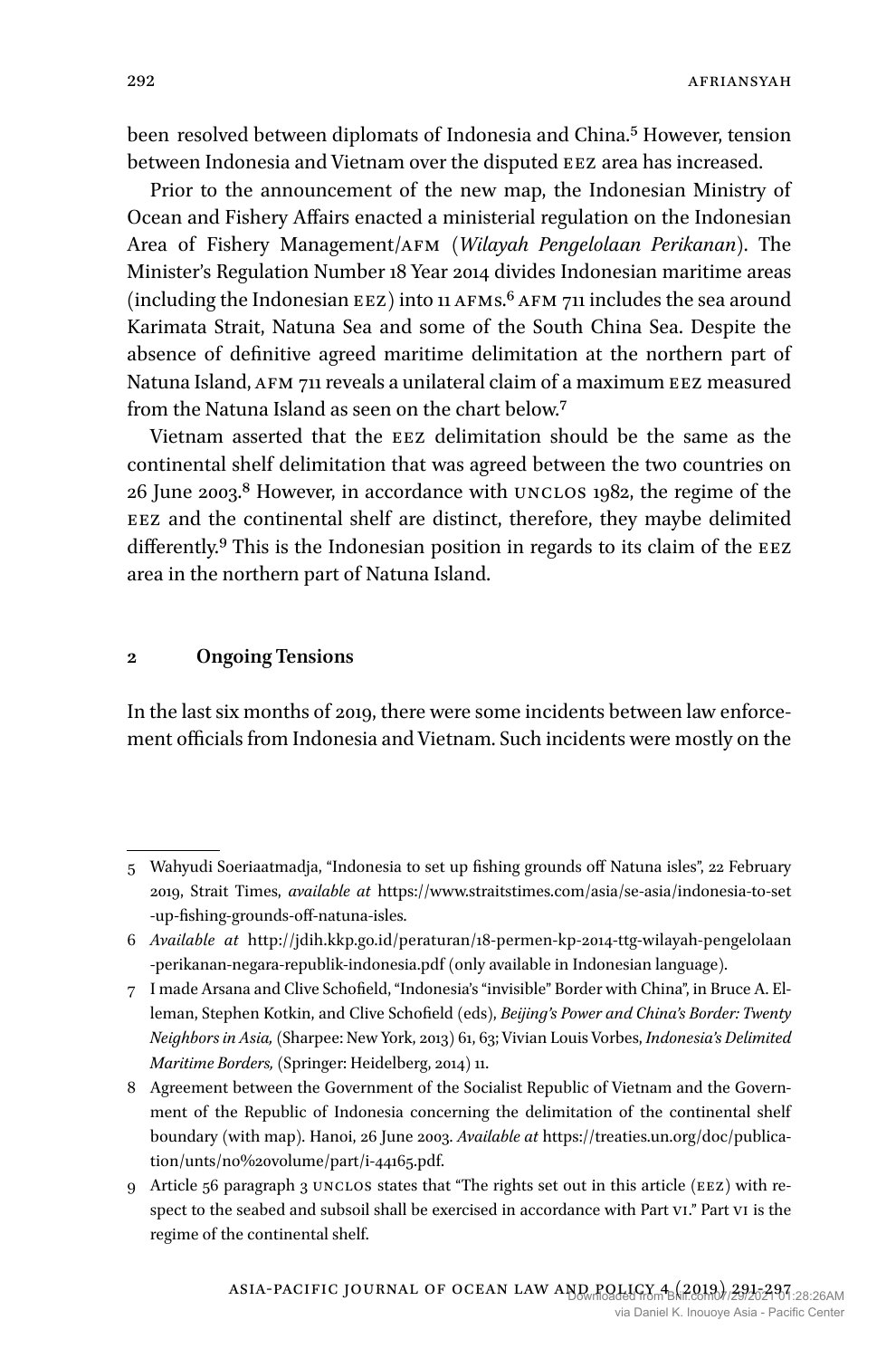



occasions when the Indonesian Navy or Coast Guard tried to arrest Vietnamese fishing vessels that allegedly committed illegal fishing within Indonesia's eez. During their legal actions towards these fishing vessels, Vietnam's coast guard and fishing surveillance vessels made efforts to obstruct Indonesian authorities to arrest Vietnam's fishing vessels. According to the media record, the incidents occurred on 19 February 2019; 25 February 2019; 17 March 2019; 20 March 2019; 27 April 2019; 5 May 2019; and lastly 11 July 2019.[10](#page-2-0)

<span id="page-2-0"></span><sup>10</sup> See one of the reported incidents: Sam Stevenson, "South China Sea: Indonesia and Vietnam Clash in disputed waters – armed crew detain 12", 30 April 2019, Express, *available at* https://www.express.co.uk/news/world/1120699/South-China-Sea-Indonesia-Vietnam-World-war-3-navy-coast-guard-Hanoi-Beijing-Natuna.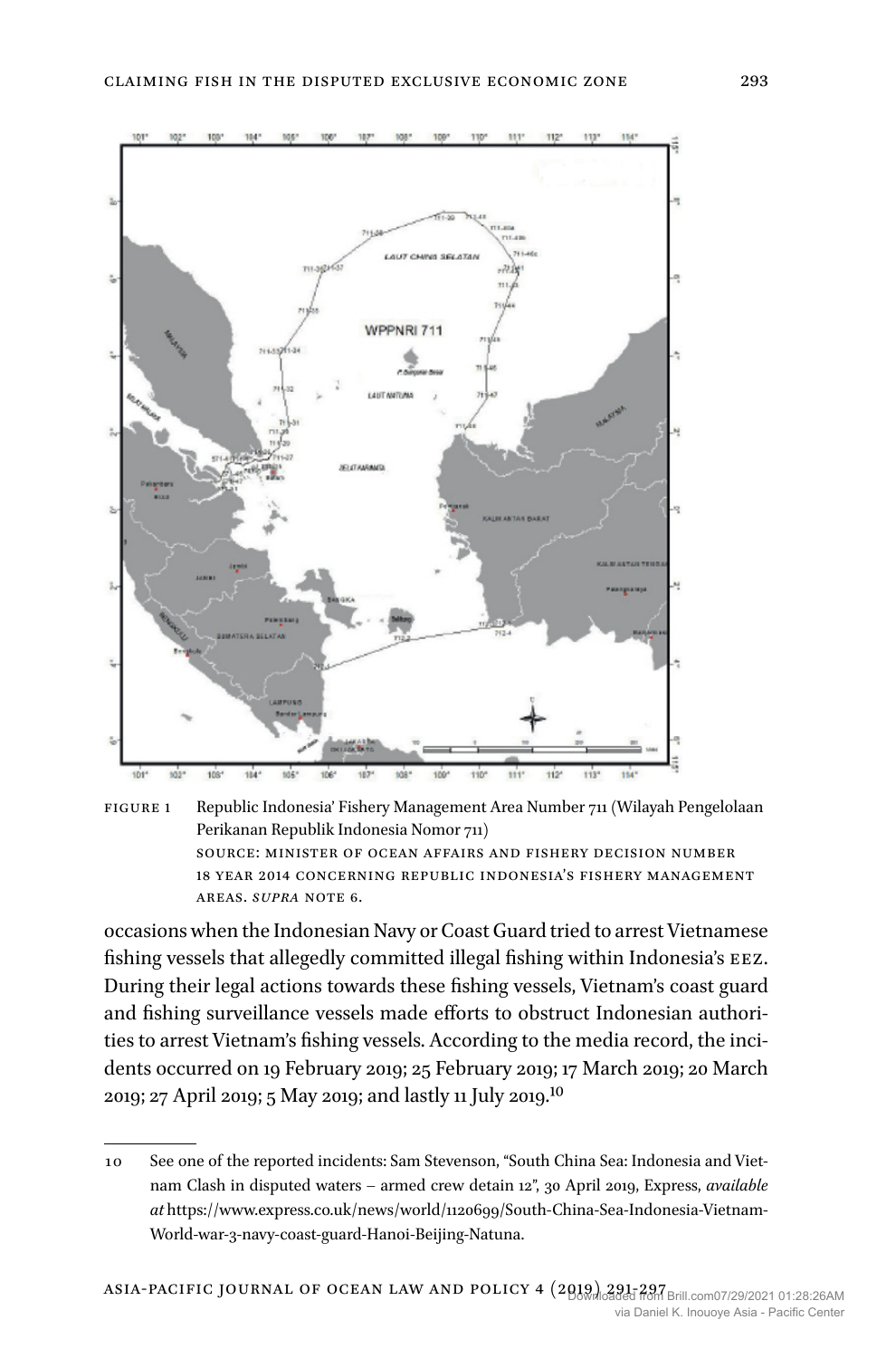

Figure 2 "New Indonesian Map", *available at* https://portal.ina-sdi.or.id/home/node/134, accessed on 12 September 2019. Source: Indonesian Map released 2017

In the past months there have been wide-ranging video recordings showing how a coast guard and/or fisheries surveillance vessels from Vietnam tried to out-manoeuvre and obstructed the arrest of Vietnam's fishing vessels by the Indonesian fisheries Officials and/or Navy warships in the North Sea region of Natuna[.11](#page-3-0) Of course this causes a very diverse reaction from the publics of Vietnam and Indonesia.

Given these facts of tension between the two countries, Indonesia has always sought peaceful solution over the disputed EEZ areas with Vietnam. Nevertheless, Vietnam should also control its authorities not to act in a manner that could jeopardize navigational safety and to ensure respect for each other's governmental vessels including warships. This effort to maintain peace stability requires ongoing commitment from both countries.

<span id="page-3-0"></span><sup>11</sup> These videos may be available on YouTube, *available at* https://www.youtube.com/ results?search\_query=indonesia+vietnam+EEZ.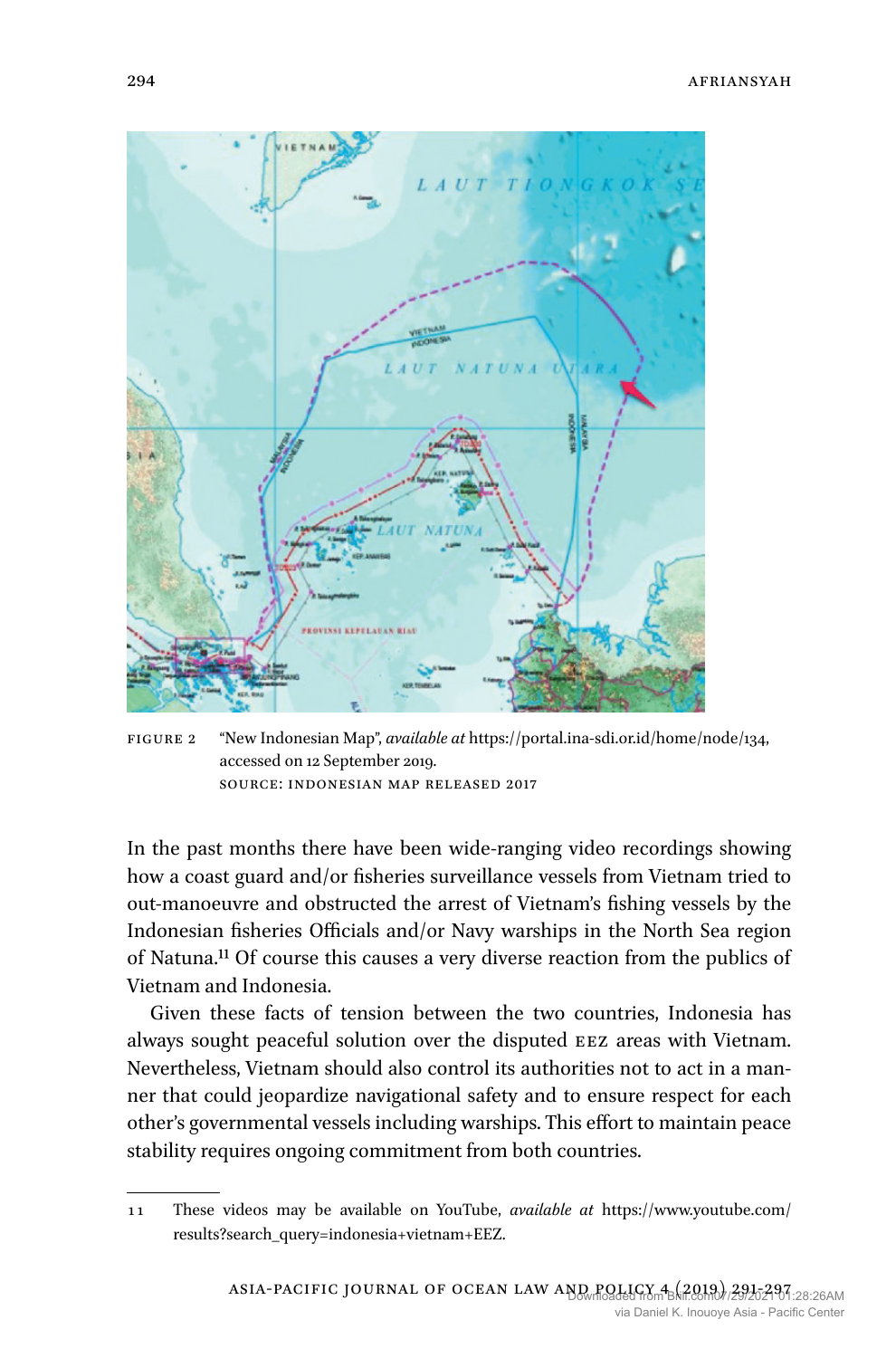#### **3 Maritime Territorial Disputes**

The incidents occurred because in parts of the northern region of Natuna there were still EEZ boundaries that had not been agreed upon between Indonesia and Vietnam. Apart from Vietnam, Indonesia still has homework to complete territorial sea borders with Malaysia, Singapore and East Timor eez borders with Malaysia, India and Palau, and a continental shelf border with Malaysia and Palau.

It should be noted that according to Article 56 UNCLOS 1982, the authority of the State over the eez is not sovereignty but sovereign rights. This means that the State has legal authority that is limited to the utilization of marine and biological resources in the zone's water column. This matter will be different from the territorial waters status that applies all national laws from the coastal State in full. The regulations that apply on the surface of the EEZ are free sea regimes where there are some freedoms for foreign vessels. Therefore, the surface area of water above EEZ is often referred to as a special High Seas (sui generis) because there is still the sovereign right of the coastal State in its water column.

In accordance with international law, countries that have border territories are required to negotiate in reaching agreement on their territorial boundaries. unclos 1982 provides the framework on how coastal States can agree on their sea boundaries including EEZ. In completing regional boundary negotiations, there is no time limit given to States in international law. However, the longer the agreement process takes, the more incidents such as those that have occurred between Indonesia and Vietnam will occur.

#### **4 Temporary Arrangements**

Article 74 UNCLOS determines how the delimitation of EEZ boundaries between countries should be carried out. It mandates that countries that are negotiating to make an agreement or temporary arrangement should not take actions that are mutually harmful and hinder the process of achieving agreement on the boundaries of the region. This has actually been exemplified by Indonesia and Malaysia in making temporary arrangements for the eez being negotiated in the form of a Memorandum of Understanding Common Guidelines concerning the Treatment of Fishermen by the Maritime Law Enforcement Agencies of Malaysia and The Republic of Indonesia (MoU) 2012 in Bali.[12](#page-4-0)

<span id="page-4-0"></span><sup>12</sup> Apriadi Gunawan, "RI, Malaysia commit to protect fishermen in disputed areas", 27 November 2015, The JakartaPost, *available at* https://www.thejakartapost.com/news/2015/11/27/ ri-malaysia-commit-protect-fishermen-disputed-areas.html.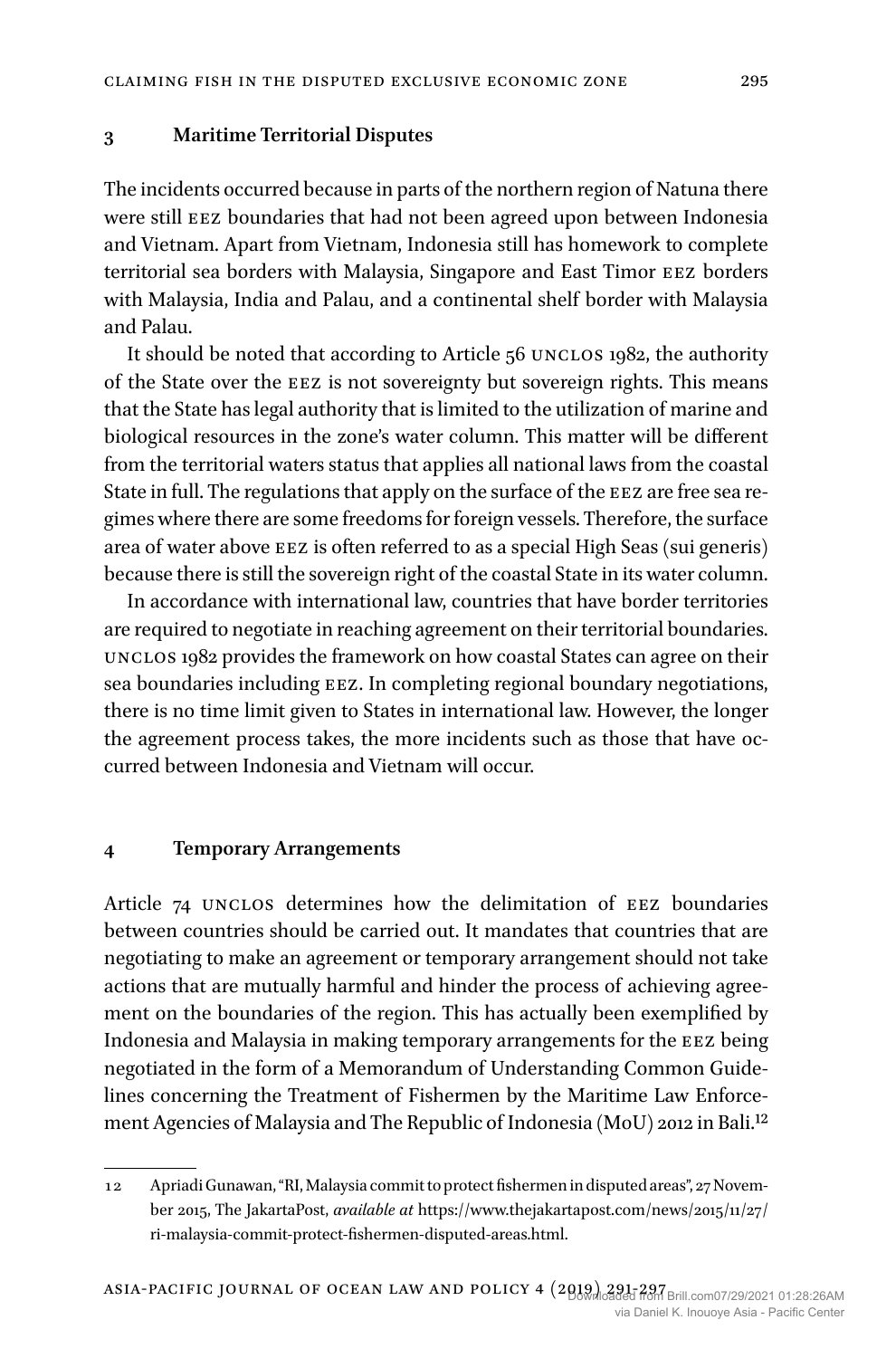**AFRIANSYAH** 

This MoU contains general instructions for law enforcement officials in the sea of the two countries in response to fishermen from both Indonesia and Malaysia who have lost their way or are fishing in disputed zones. Especially for fishing vessels of less than 10 GT, the legal apparatus helps them to return to their respective waters without carrying out legal proceedings except fishermen who use explosives and / or chemicals. This arrangement proved effective: at least since 2012, there was no report of any conflict surrounding the disputed border between sea law enforcement officers between Indonesia and Malaysia.

### **5 Use of Force**

In the use of force in the sea, attention must also be given to Article 301 unclos, where States must refrain from threatening or using violence against the territorial integrity of any country in exercising the rights and obligations of the State. In the context of the incidents of Indonesia and Vietnam, it was clear that the Vietnam Fisheries Surveillance vessel had violated this provision by deliberately crashing its ship against the KRI Tjiptadi 381. If Indonesian warships were damaged, it was clear that the State of Vietnam was responsible for the losses. This is as confirmed in Article 31 UNCLOS.

From the Indonesian side, it is noteworthy that the Indonesian Navy's soldiers have refrained from using military violence. Although in the case of such collisions, the kri can respond to these actions as acts of threats or attacks on the integrity of the Indonesian State. This gives the KRI the right to carry out the applicable procedures in providing warning shots until the ships are crippled to avoid the incident of the collision.

This attitude of restraint provoking shows the attitude of the Indonesian nation which is not easily provoked by incidents that might fuel tensions in the region. But it also needs to be underlined that Indonesia should not be too passive in addressing the actions of Vietnam. Indonesia needs to strongly protest over the collision by the Vietnamese fisheries surveillance vessel.

## **6 Closing**

Anticipating that tensions will be repeated, for Indonesia and Vietnam can be expected to sit together to continue negotiating maritime boundaries that have not been resolved, especially EEZ in the north of Natuna Island. Both of the States' leaders have agreed principally to accelerate this process for